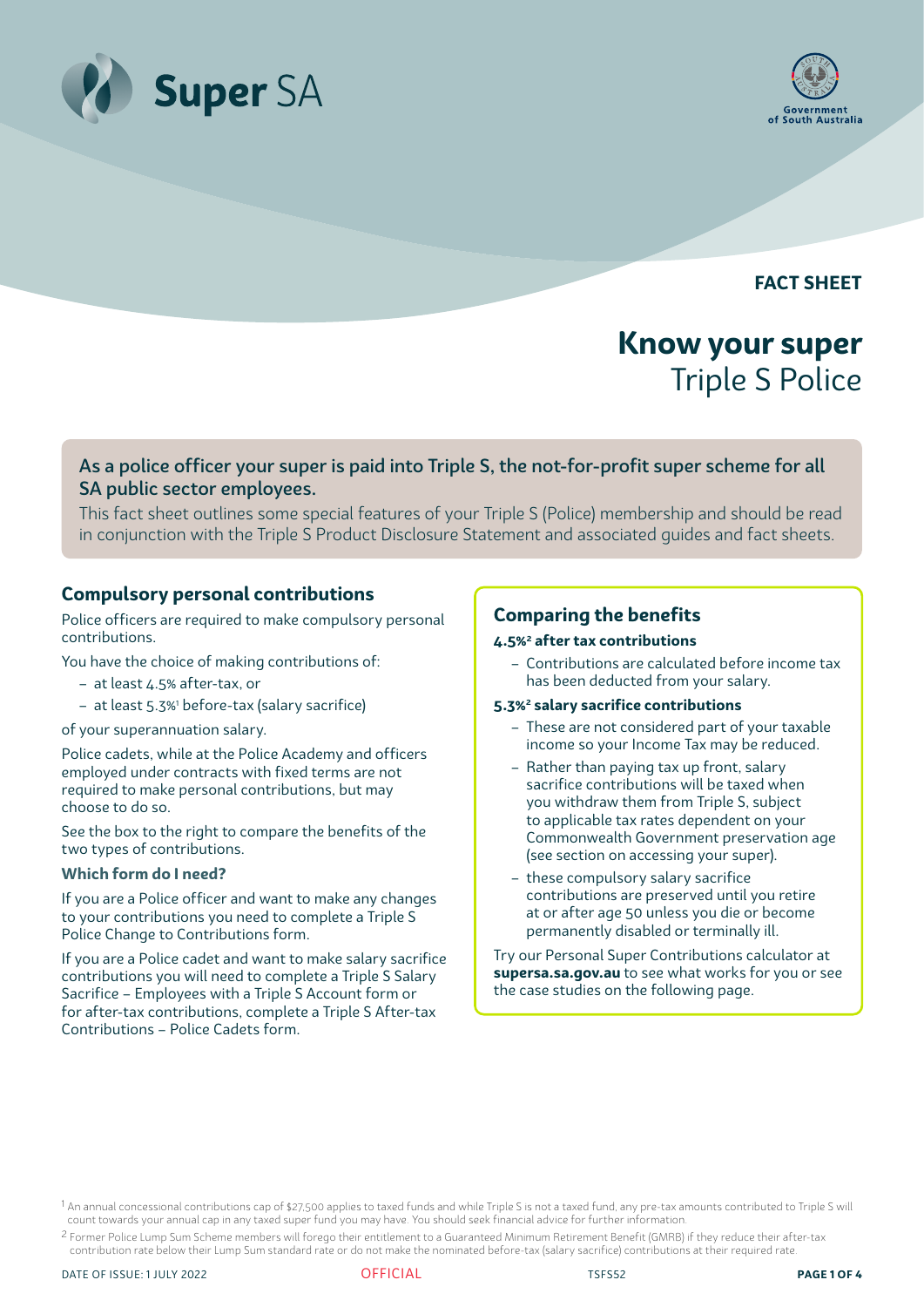## **Case Study – Alex**

Alex is a 35 year old police officer who earns \$60,000 per year.

#### **Salary Sacrifice (before-tax) contributions**

Alex could choose to salary sacrifice 5.3% of their gross salary to make the compulsory contributions.

By doing this Alex's fortnightly take-home pay would reduce by \$80.

#### **After-tax contributions**

Alternatively Alex could choose to make aftertax compulsory contributions of 4.5% of their gross salary.

By doing this Alex's fortnightly take-home pay would reduce by \$105.

| <b>Component</b>                         | <b>Salary Sacrifice</b><br>contributions | After-tax<br>contributions |
|------------------------------------------|------------------------------------------|----------------------------|
| Gross salary                             | \$60,000                                 | \$60,000                   |
| Salary sacrifice<br>contribution         | $$3,180^3$                               | \$0                        |
| Taxable income                           | \$56,820                                 | \$60,000                   |
| Tax (Income tax,<br>Medicare levy, LITO) | \$9,922                                  | \$11,067                   |
| After-tax<br>contribution                | \$0                                      | \$2,700                    |
| Take-home pay                            | \$46,898                                 | \$46,233                   |
| Take-home pay per<br>fortnight           | \$1,798                                  | \$1,773                    |

## **Case Study – Taylor**

Taylor is a 40 year old police officer who earns \$90,000 per year.

### **Salary Sacrifice (before-tax) contributions**

Taylor could choose to salary sacrifice 5.3% of their gross salary to make the compulsory contributions.

By doing this Taylor's fortnightly take-home pay would reduce by \$121.

#### **After-tax contributions**

Alternatively Taylor could choose to make aftertax compulsory contributions of 4.5% of their gross salary.

By doing this Taylor's fortnightly take-home pay would reduce by \$156.

| <b>Component</b>                         | <b>Salary Sacrifice</b><br>contributions | After-tax<br>contributions |
|------------------------------------------|------------------------------------------|----------------------------|
| Gross salary                             | \$90,000                                 | \$90,000                   |
| Salary sacrifice<br>contribution         | \$4.770 <sup>3</sup>                     | \$0                        |
| Taxable income                           | \$85,230                                 | \$90,000                   |
| Tax (Income tax,<br>Medicare levy, LITO) | \$19,871                                 | \$21,517                   |
| After-tax<br>contribution                | \$0                                      | \$4050                     |
| Take-home pay                            | \$65,358                                 | \$64,433                   |
| Take-home pay per<br>fortnight           | \$2,506                                  | \$2,470                    |

3 Contributions tax of 15% will be deducted from this amount on leaving Triple S. Additional Division 293 tax of up to 15% may also be payable if assessable income and employer contributions exceed \$250,000.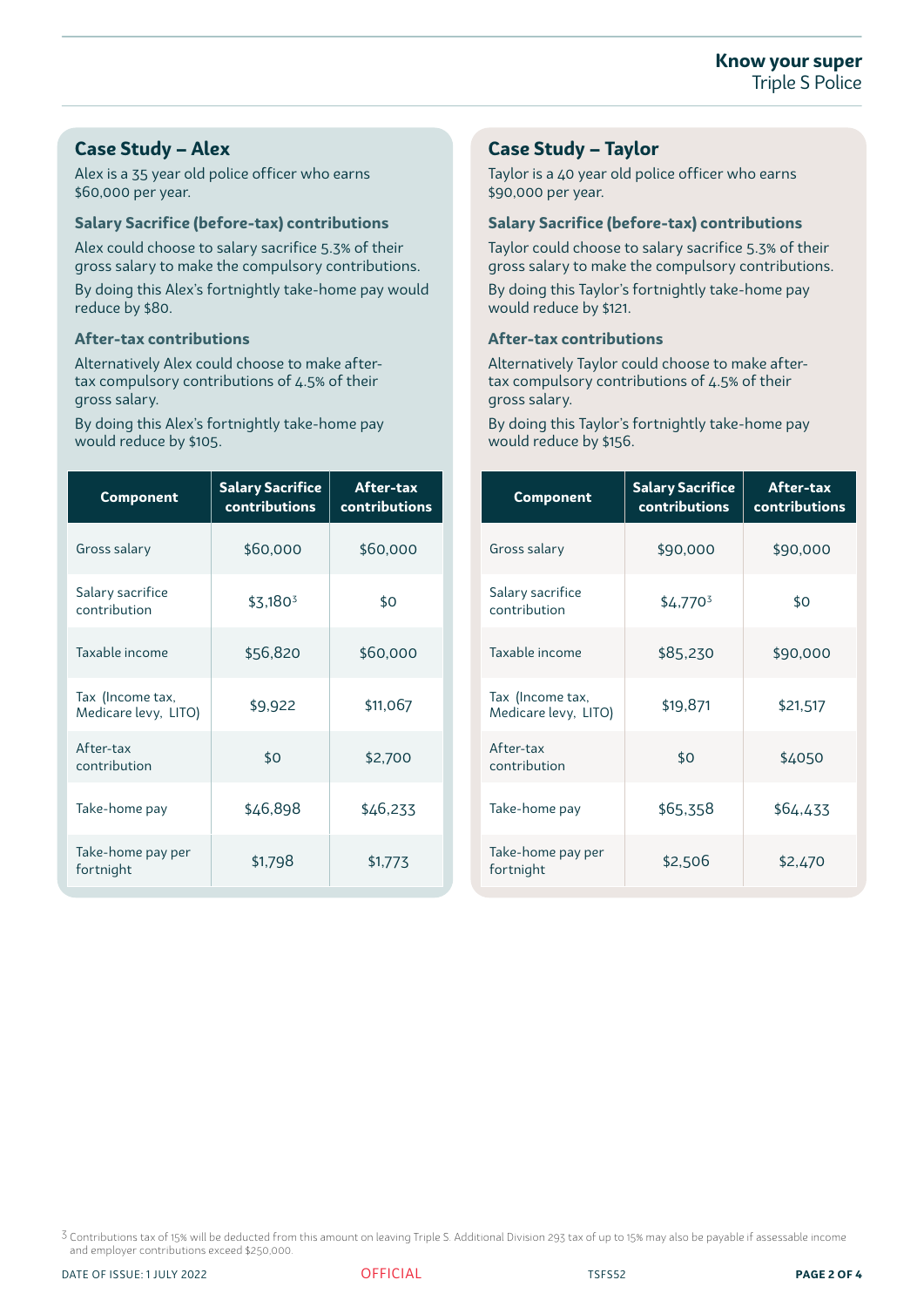## **Accessing your super**

As a Triple S Police member if you retire at or after age 50, you can claim your super entitlement. Some special conditions of release may apply to you in relation to the following:

#### **Death and Total & Permanent Disablement and Terminal Illness**

If you die, your super entitlement including your insurance component will be paid to your spouse and/or putative spouse or your Estate.

If you have nominated a legal personal representative (Estate) then your benefit will be paid to your Estate and distributed according to your Will. Your legal personal representative is the person appointed as the executor or administrator of your Estate, following your death.

In the event of total and permanent disablement, including terminal illness, you will receive a lump sum payment provided you meet eligibility conditions.

If your death or total and permanent disablement is caused by injuries received in the line of duty, you have a guaranteed minimum entitlement, calculated as three times your annual super salary. If you elect to make compulsory contributions via salary sacrifice these contributions are preserved until you retire at or after age 50, unless you die or become permanently disabled or terminally ill.

#### **Former Police Lump Sum members**

If you were a former Police Lump Sum member who transferred to the Triple S Scheme, you have a guarantee that your retirement entitlement in Triple S will be at least equal to the entitlement you would have received under the Police Lump Sum Scheme. This is known as the Guaranteed Minimum Retirement Benefit (GMRB).

You will be eligible for the GMRB if you:

- were an active Police Lump Sum Scheme member on 30 June 2008, and
- maintained at least your former Police Lump Sum Scheme contribution rate in Triple S, either as after-tax or salary sacrifice contributions, and
- retire as a police officer after reaching age 50.

#### **When would the GMRB be applied?**

If the amount you would have received on retirement from the former Police Lump Sum Scheme exceeds your Triple S retirement entitlement, then any shortfall at the time of your retirement will be made up by an amount credited to your Triple S Employer Account, funded by the State Government.

#### **Do I need to do anything for the GMRB to be applied?**

Providing you continue to contribute at your standard Police Lump Sum Scheme member contribution rate, the GMRB will be calculated and, if required, applied automatically at the time of your retirement. See the Guaranteed Minimum Retirement Benefit fact sheet for more information.

#### **Preservation age**

Although you can access your retirement benefit at age 50, if you take your benefit as a lump sum, less tax is payable if you wait until you reach your Commonwealth Government preservation age. This ranges from age 55 to 60, depending on your date of birth (see table below). When you reach your preservation age only 15% tax (plus Medicare levy) may apply to your benefit, instead of 30%. For more information see the Triple S PDS.

There is no impact if you turned 55 before 30 June 2015.

When you reach your preservation age you are able to set up an Early Access to Super (EATS) arrangement and purchase an Income Stream. For more information see the Triple S PDS.

**Your Commonwealth Government preservation age depends on your date of birth:**

| Date of birth               | Commonwealth<br>Government<br>preservation age |
|-----------------------------|------------------------------------------------|
| Before 1 July 1960          | 55                                             |
| 1 July 1960 to 30 June 1961 | 56                                             |
| 1 July 1961 to 30 June 1962 | 57                                             |
| 1 July 1962 to 30 June 1963 | 58                                             |
| 1 July 1963 to 30 June 1964 | 59                                             |
| After 30 June 1964          | 60                                             |